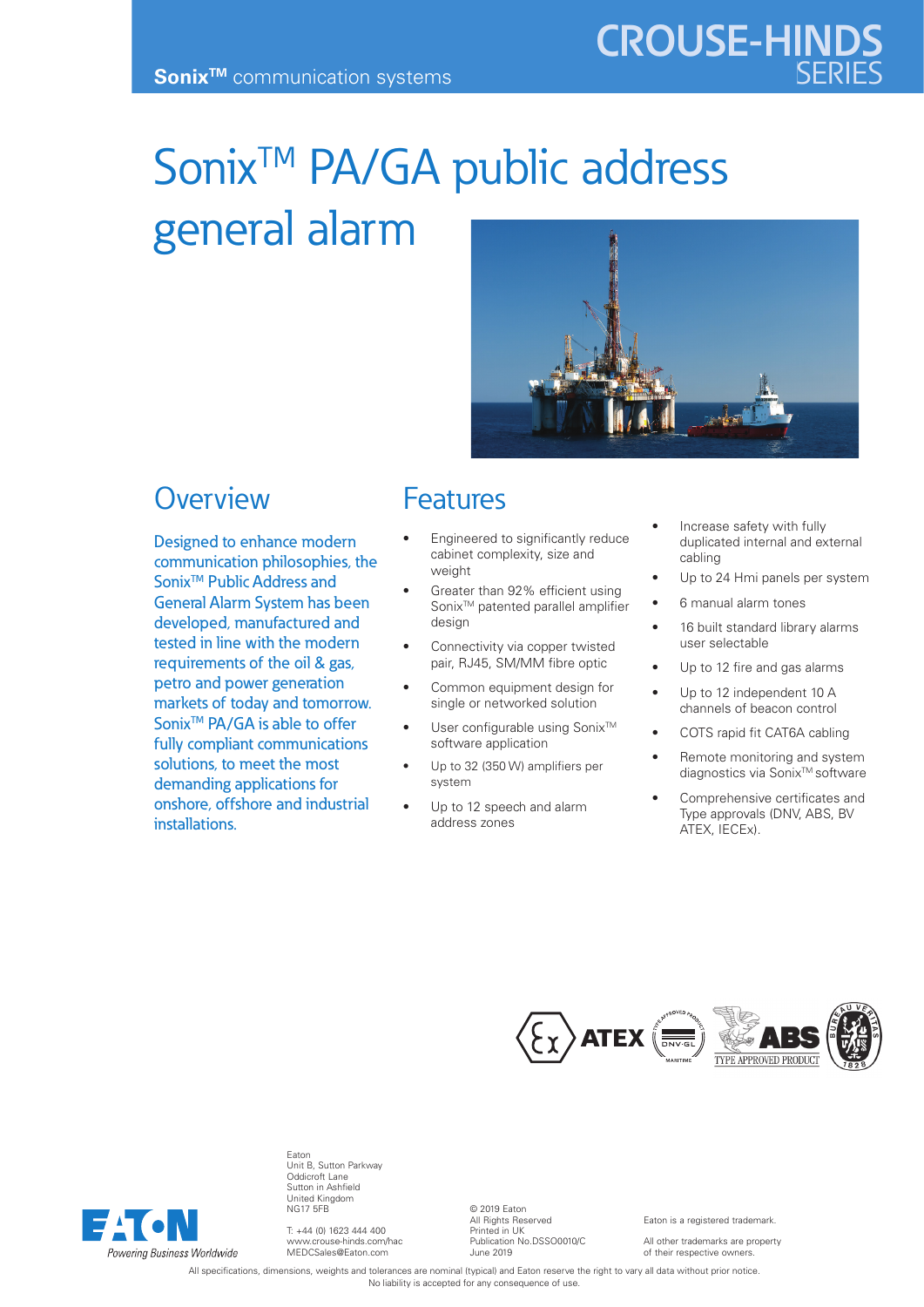## Next generation solutions

The Sonix<sup>™</sup> PA/GA system is designed around a highly secure & flexible architecture, that removes the need for lengthy engineering cycles, bespoke and costly software, custom field engineering or expensive on site support. This results in a highly effective and flexible communications solution for the next generation.

The Sonix<sup>™</sup> system is rigorously designed for installation in both safe area or potentially explosive environments, using latest protection philosophies including EExe, d, i, m and p to ensure the highest levels of safety whilst increasing operational features.

The Sonix<sup>™</sup> PA/GA System is designed to meet and surpass the requirements of ATEX, IECEx, DNV, BV, ABS, IMO and PFEER, with other regional certifications pending.

Along with Eaton MEDC signaling devices, Eaton FHF telephones and Eaton Hernis CCTV, Sonix provides an end to end telecoms solution from a single OEM manufacturer.

# System adaptability

Adaptively designed to operate in a number of system architectures: standalone system (A), fully duplicated galvanic isolated cabinets (A+B), duplicated input (N+1). The system is developed to ensure that, in the event of an unlikely outage of the 2Mx matrix, all local amplifiers and beacons are controlled and managed from an independent, remote 2Mx device (A+B Plus technology). This is achieved without the need for max 50% loading on each system as seen on alternative products. (see 2Mx data sheet for further information).

In all cases, these design architectures are efficiently applied to suit the smallest stand alone, through to the largest multi-matrix networked system, without additional engineering. Utilising RS422 / Fibre technology, provides Sonix with a fully adaptable and robust network interface to suit most applications and allows for truly distributed architecture.

The Sonix PA/GA system seamlessly and reliably interfaces into all site wide peripherals such as F&G, DCS, SCADA, PABX, CCTV, UHF radio, entertainments, disaster warning COMAH, drillers intercoms, page party and existing PA/GA System without the need for modification or unproven custom designs.

## **Connectivity**

Within the Sonix<sup>™</sup> PA/GA system, all internal cabling utilises the benefits of rapid fit CAT6A connectivity. This ensures efficient system manufacture, rapid site installation, immediate fault diagnosis, guarantees that standard off-the-shelf components are used for future product support in the field.

All internal and external communication paths are fully monitored to provide early warning of degradation or potential cable failures within the system. As standard all internal and most external wiring can be configured either as radial or self-healing rings to add additional flexibility and security to the system architecture and ensuring that no system outage is experienced.

## **Configuration**

Sonix™ software provides the ability to configure, re-configure, monitor and diagnose the entire system via a local engineer's PC, remote touch screen, LAN, WAN. Sonix<sup>TM</sup> software, critically the software is not used to operate the system once configuration is complete, ensuring that the PA/GA system remains non-software dependable and functional at all times.

Sonix™ software can be equally used on standalone systems or to configure and monitor multiple globally dispersed sites, reporting full operational / status details back to the users chosen central location.

## **Customisation**

Configurations outside of the standard feature set are likely to be possible, please contact your local Eaton sales representative to discuss customisation/engineer to order options.

# **Efficiency**

Due to its unique 1U compact design, Sonix™ is designed to save up to 66% vertical and 50% horizontal space within the PA/GA System, compared to alternative products. This enables Eaton to combine PA/GA, VMS, intercom and other sub systems into single cabinets if needed.

Core to the design of Sonix<sup>™</sup> PA/GA is efficiency and providing a sustainable future. Utilising the latest proven technology, the PA/GA system offers the best power efficiency available today, whilst ensuring system integrity and fail-safe operation. All Sonix™ products have been designed to significantly reduce operating, standby, full operation power consumption and in life maintenance costs.

With a greater than 92% efficiency (Patent GB 1300553.3), the Sonix amplifiers' quiescent and peak power usage is reduced and critically, heat emissions are significantly lower than available alternatives. This reduced power consumption and heat dissipation makes for highly improved environmental conditions within system cabinets and enclosures providing extended life expectancy.